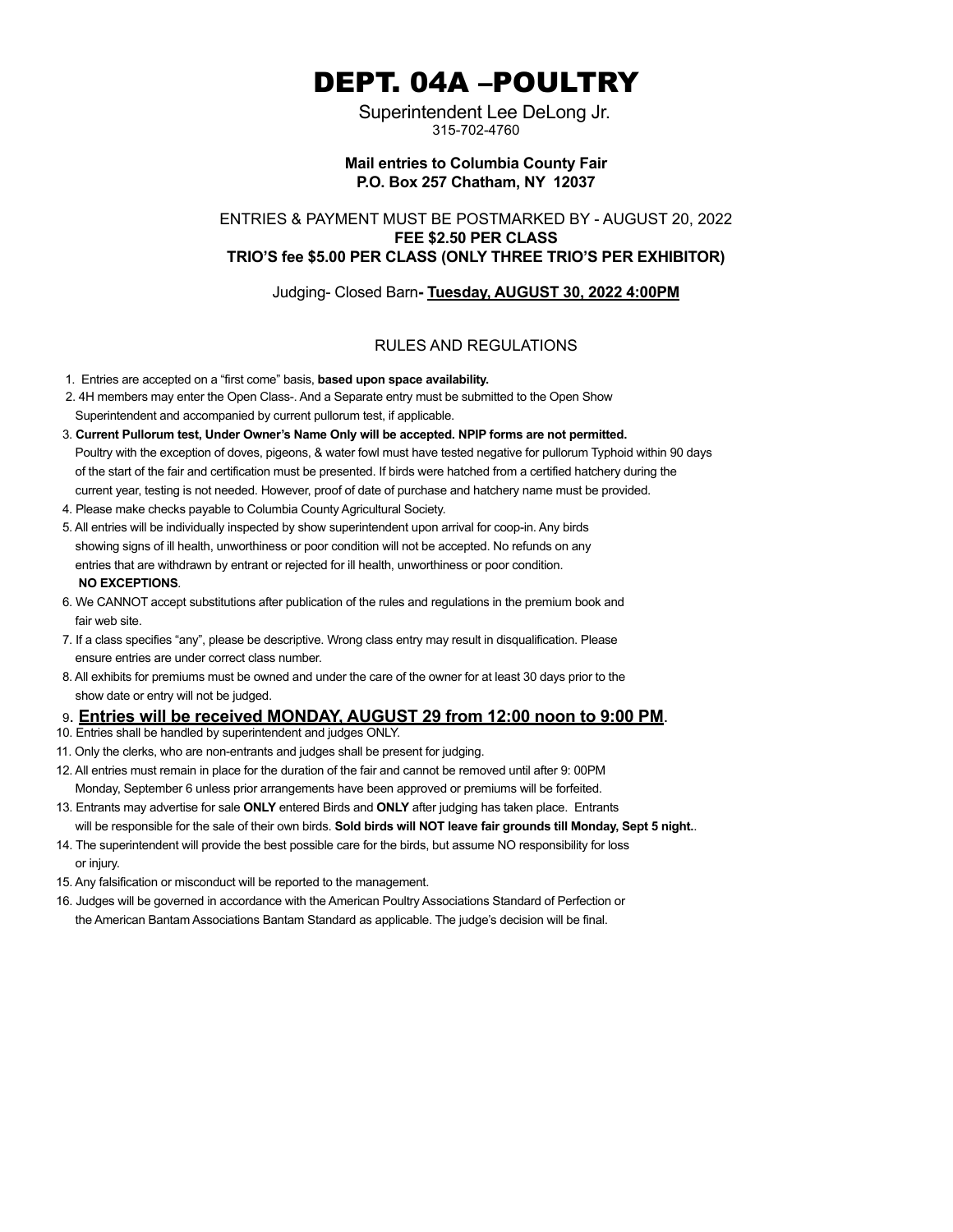## **Class A:** COCK (male**) Class B**: HEN (female) hatched prior to 1/1/2022 **Class C**: COCKEREL (male) **Class D**: PULLET (female) hatched after 1/1/2022

### **SECTIONS:**

**#1 American: Standard** 1. Plymouth Rock Barred 2. Plymouth Rock- Buff 3. Plymouth Rock- Partridge 4. Plymouth- White 5. Dominique 6. Wyandotte-Golden Laced 7. Wyandotte-Silvered Laced 8. Wyandotte-White 9. Wyandotte- Columbian 10. Wyandotte-AOC 11. Rhode Island Red-any 12. New Hampshire 13. Jersey Giant-any 14. Buckeye **#2 Mediterranean: Standard** 15. Leghorn-any 16. Andalusian 17. Maran-any 18. Minorca-any **#3 Continental: Standard** 19. Hamburg-Silver Spangled 20. Hamburg- Golden Spangled 21. Polish-Bearded/Non-Bearded White 22. Polish- White Crested Black 23. Polish- Golden Laced 24. Polish- Silver Laced 25. Polish- Buff Laced 26. Polish- White Crested Blue 27. Faverolle-any 28. Barnevelder 29. Welsummer **#4 Asiatic: Standard** 30. Cochin-Black 31. Cochin-White 32. Cochin-Blue 33. Cochin-Partridge 34. Brahma-any 35. Langshan-any **#5 English: Standard** 36. Orpington-Blue 37. Orpington-Buff 38. Australorp 39. Cornish-Dark 40. Cornish-White Laced Red 41. Cornish-White 42. Sussex-any **#6 Oriental: Standard** 43. Sumatra-Black 44. Sumatra-Blue 45.Phoenix-Black Breasted Red 46. Phoenix-Silver 47. Phoenix-Golden 48. Yokohama-any **#7 Games: Standard** 49. Modern-Black Breasted Red 50. Modern-Red Pyle 51. Modern-Wheaton 52. Modern-Silver Duckwing 53. Modern-AOC 54. Old English-Black Breasted Red 55. Old English-Black 56. Old English-White 57. Old English-Red Pyle 58. Old English-AOC

#### **#8 Miscellaneous: Standard**

59. Sultan 60. Ameraucana-Black 61. Ameraucana-White 62. Ameraucana-AOC **#9 Bantam Class:** 63. Modern Game-Black Breasted Red 64. Modern Game-Black 65. Modern Game-Wheaton 66. Modern Game-Silver Duckwing 67. Modern Game-Brown Red 68. Modern Game-Birchen 69. Old English Game-Black Breasted Red 70. Old English Game-Black 71. Old English Game-White 72. Old English Game-Blue 73. Old English Game-Self-Blue 74. Old English Game-Spangled 75. Old English Game-Crele 76. Old English Game-Birchen 77. Old English Game-Silver Duckwing 78. Old English Game- Brown Red 79.Old English Game-AOC **#10 Single Comb Clean Legged** 80. Dutch-Light Brown 81. Dutch-Black Breasted Red 82. Dutch-Silver 83. Japanese-Black 84. Japanese-White 85. Japanese-Black Tailed White 86. Japanese-Black Tailed Buff 87. Japanese- Gray 88. Leghorn-Light Brown 89. Leghorn-Dark Brown 90. Leghorn-White 91. Minorca-any 92. Phoenix-any 93. Nankin 94. Plymouth Rock-Barred 95. Plymouth Rock-White 96. Plymouth Rock-Partridge 97. Plymouth Rock-AOC 98. Rhode Island Red 99. Serama 100. Welsummer **#11 Rose Comb Clean Legged** 101. Belgian Bearded D'Anver-black 102. Belgian Bearded D'Anver-Blue 103. Belgian Bearded D'Anver-Quail 104. Belgian Bearded D'Anver-Self Blue 105.Leghorn-any 106. Redcap 107. Rhode Island Red 108. Rosecomb-Black 109. Rosecomb-White 110. Rosecomb-Blue 111. Sebright-Golden 112. Sebright-Silver 113. Wyandotte-Black 114. Wyandotte-Buff 115. Wyandotte-Partridge 116. Wyandotte-Silver laced 117. Wyandotte-Golden laced 118. Wyandotte-White 119. Wyandotte-AOC

**#12 Other Clean Legged Bantams** 120. Ameraucana-any 121. Cornish-any 122. Polish-any 123. Sumatra-any 124. Yokohama-any **#13 Feather Legged Bantam** 125. Belgian Bearded D Mille Fleur Porcelain 126. Belgian Bearded D Mille Fleur 127. Brahma-Buff 128. Brahma-Dark 129. Brahma-Light 130. Cochin-Black 131. Cochin-White 132. Cochin-Blue 133. Cochin-Buff 134. Cochin-Partridge 135. Cochin-Mottled 136. Faverolle-any 137. Silkie Bearded-Black 138. Silkie Bearded-White 139. Silkie Bearded-Blue 140. Silkie Bearded-Buff 141. Silkie Bearded-Splash 142. Silkie-Non-Bearded-White 143. Silkie-Non- Bearded-Black 144. Silkie-Non-Bearded-Blue 145. Silkie-Non-Bearded-Buff 146. Silkie-Non-Bearded-Gray 147. Silkie-Non-Bearded-Partridge 148. Sultan **#14 Ducks: Heavy** 149. Pekin 150. Aylesbury 151. Rouen 152. Saxony 153. Silver Appleyard 154. Muscovy-any **#15 Ducks: Medium** 155. Cayuga 156. Crested-any 157. Swedish 158. Buff **#16 Ducks: Lightweight** 159. Runner-Black 160. Runner-White 161. Runner-Buff 162. Runner-Cumberland Blue 163. Runner-Chocolate 164. Runner-Fawn and White 165. Runner-Penciled 166. Runner-Gray Campbell 167. Campbell 168. Magpie-any 169. Welsh Harlequin **#17 Ducks: Bantam** 170. Call-black 171. Call-White 172. Call-Blue 173. Call-Snowy 174. Call-Buff 175. Call-Pastel 176. Call-Butterscotch 177. Call-Chocolate 178. Call-Gray 179. Mallard-any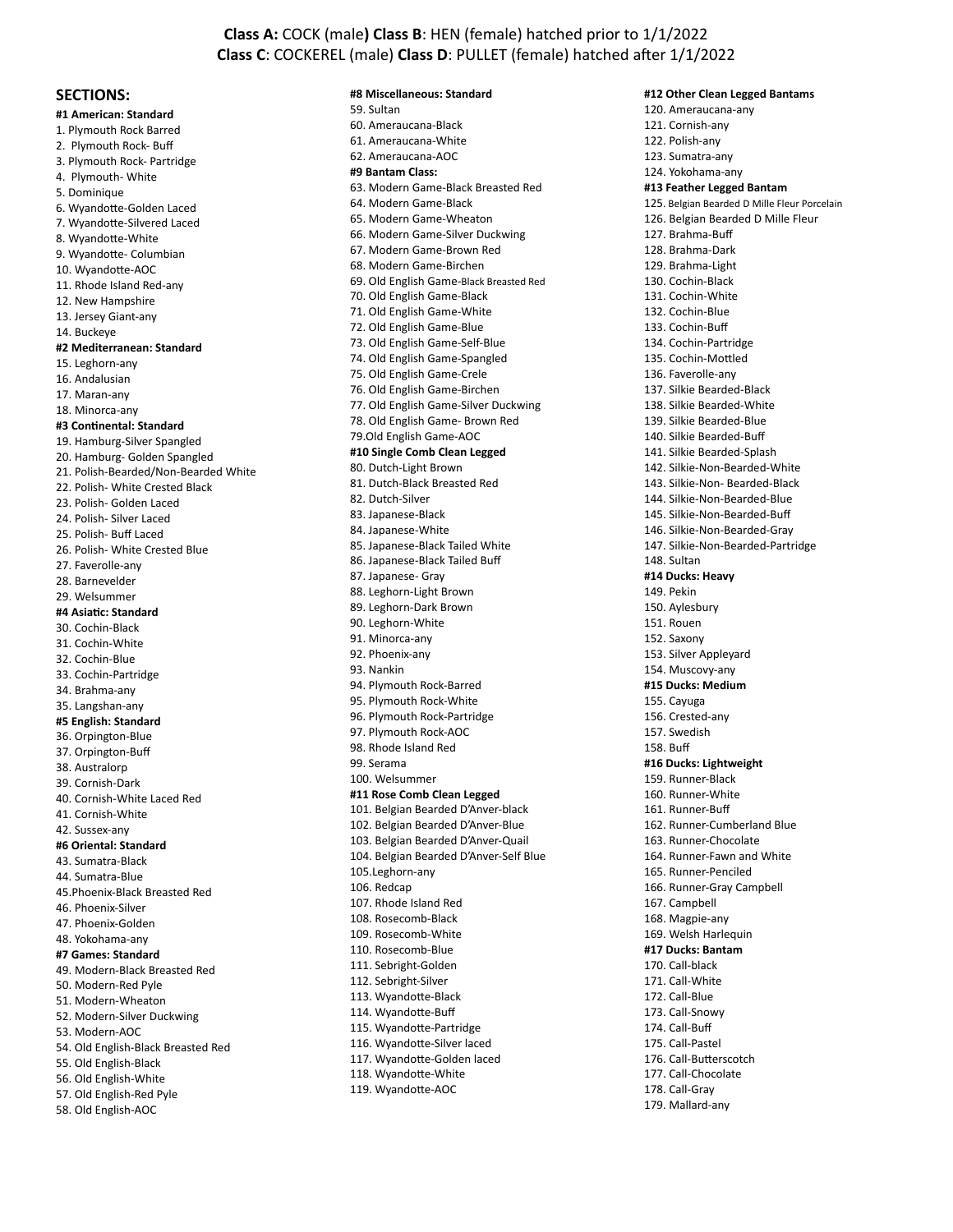#### **#18 Geese: Heavy**

180. Toulouse-any 181. Emblem 182. African-any

#### **#19 Geese: Medium**

- 183. Sebastopol 184. Pilgrim 185. American Buff 186. Saddleback Pomeranian-any **#20 Geese: Light** 187. Chinese-Brown 188. Chinese-White 189. Tufted Roman 190. Canada 191. Egyptian
- **#21 Guinea Fowl** 192. Pearl 193. Lavender 194. White **#22 Turkeys** 195. Bronze 196. Narragansett 197. White Holland 198. Black 199. Slat 200. Bourbon Red 201. Beltsville Small 202. Royal Palm **# 23 Pheasants** 203. Yellow Golden 204. Red Golden

**#24 Quail** 205. Gambel 206. California #25 **Miscellaneous** 207. Svart Honas 208. AOV-AOC 209. Trio Any Purebred (1cock/cockerel & (2) hens/Pullets- **Class A only**

210. Rooster Crowing **Class A/C only** 

211. Purebred- Production Dual Purpose Fowl Eggs/Meat- **Class B/D**

### **#210**. **Loud Mouth Rooster Crowing Contest: Class-A only**

Open to any rooster that has been entered in the show. Roosters will be judged on the number of crows heard in a ten (10) minute period. There will be 4 crowing contests held during the week. The best 2 of each contest will move on and qualify for THE LOUD MOUTH CHAMPIONSHIP! **SUNDAY** afternoon. **Exhibitors may enter a total of two roosters**.

| <b>PREMIUMS</b>                | <b>TRIO PREMIUMS</b>             | <b>CROWING PREMIUMS</b>                  |
|--------------------------------|----------------------------------|------------------------------------------|
| $1st$ Place \$10.00 and ribbon | $1st$ Place \$15.00              | 1 <sup>st</sup> Place \$15.00 and ribbon |
| $2nd$ Place \$8.00 and ribbon  | 2 <sub>nd</sub><br>Place \$10.00 | $2nd$ Place \$10.00                      |
| 3rd<br>Ribbon                  | 3rd<br>Ribbon                    | $3rd$ Place \$5.00                       |
|                                |                                  |                                          |

#### **CHAMPION ROW**

- 215. GRAND Champion Bird of Show-TROPHY
- 216. Reserve Champion Bird of Show-rosette
- 217. Best Standard Bird-rosette
- 218. Reserve Standard Bird-rosette
- 219. Best Bantam-rosette
- 220. Reserve Bantam-rosette
- 221. Best Waterfowl-rosette
- 222. Reserve Waterfowl-rosette
- 223. Best Trio-rosette
- 224. Reserve Trio-rosette
- 225. Best Dual Purposed Production-rosette
- 226. Reserve Dual Purposed Production-rosette
- 227. Best Turkey-rosette
- 228. Reserve Turkey-rosette
- 229. Best Pigeon-rosette
- 230. Reserve Pigeon-rosette
- 231. Champion Crower-rosette
- 232. Laryngitis- Award-rosette Goes to the non-crowing bird that is speechless, shy, or down-right lazy! People's choice-in the event of a tie.

**Premier Youth Flock Award- This trophy is donated and presented by Lee DeLong Jr. in loving memory of Lee DeLong Sr.**

**Lee was always a positive influence for nearly 60 years in the poultry barn. This award will be presented to the poultry barn youth that excels in demonstrating the desire to go above and beyond in showmanship and care with the presentation of their flock. It is open to any youth who participated in this year's poultry exhibited.**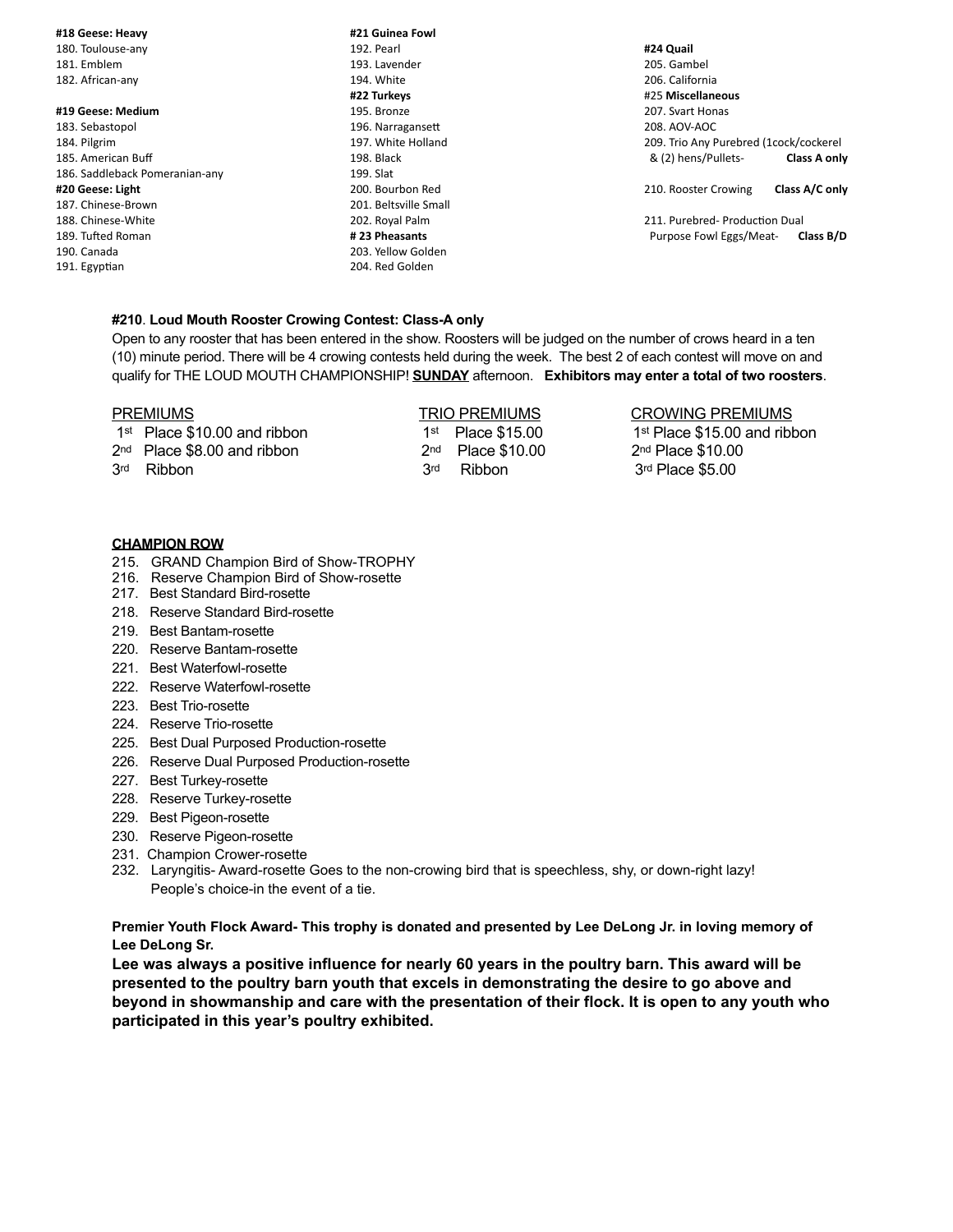# **COLUMBIA COUNTY FAIR**

Animal Entry Form

# Dept. 04A Poultry **Consult each department for rules of entry**

**Name**\_\_\_\_\_\_\_\_\_\_\_\_\_\_\_\_\_\_\_\_\_\_\_\_\_\_\_\_\_\_\_\_\_\_\_\_\_\_\_\_\_\_\_\_\_\_\_\_\_\_\_

|                |                  | Place the name here that the premium check is made out to |     |  |  |  |
|----------------|------------------|-----------------------------------------------------------|-----|--|--|--|
| <b>Address</b> | Citv             | State                                                     | Zip |  |  |  |
| <b>Email</b>   | <b>Signature</b> | <b>Phone No.</b>                                          |     |  |  |  |

**NOTE:** Every possible protection and courtesy will be extended to the exhibitors at the Columbia County Fair. But the board shall not be responsible for the loss of exhibits, animals and equipment in the case of fire, theft, loss or damage from any other cause; and the Society will not assume any liability for personal injury sustained either by the exhibitor, helpers, visitors or guests.

# **Entries & Payment MUST Be Postmarked by August 20th**

|       |         |       | <b>Please Print</b>     |           |
|-------|---------|-------|-------------------------|-----------|
| Dept. | Section | Class | Article and Description | Entry Fee |
|       |         |       |                         |           |
|       |         |       |                         |           |
|       |         |       |                         |           |
|       |         |       |                         |           |
|       |         |       |                         |           |
|       |         |       |                         |           |
|       |         |       |                         |           |
|       |         |       |                         |           |
|       |         |       |                         |           |
|       |         |       |                         |           |
|       |         |       |                         |           |
|       |         |       |                         |           |
|       |         |       |                         |           |
|       |         |       |                         |           |
|       |         |       |                         |           |
|       |         |       |                         |           |
|       |         |       |                         |           |
|       |         |       |                         |           |
|       |         |       |                         |           |
|       |         |       |                         |           |
|       |         |       | <b>Total Fee</b>        |           |